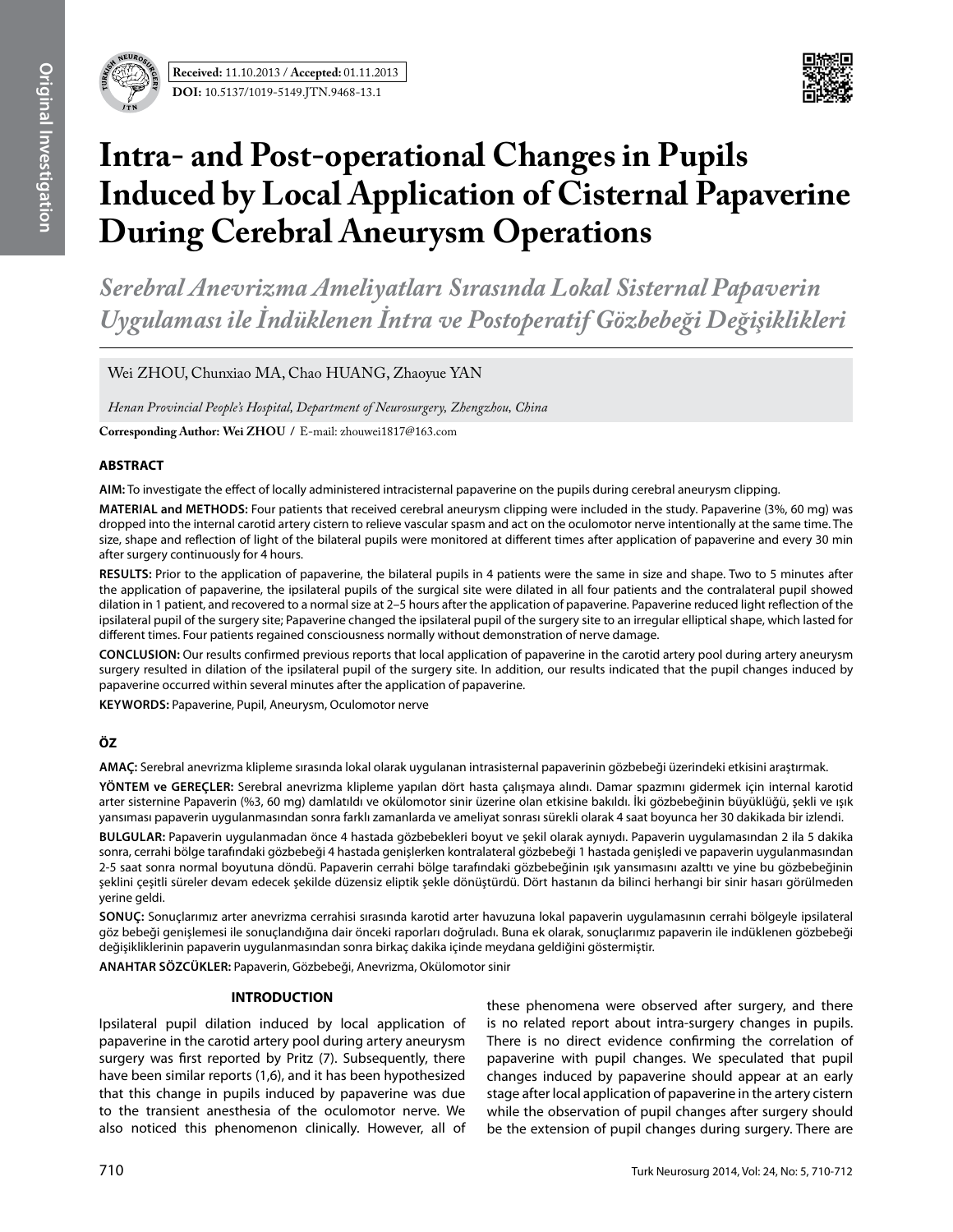no reports on when pupil changes occur or descriptions of the characteristics of pupil changes induced by papaverine. In the present study, we observed dynamic changes of the pupils induced by local application of papaverine in the carotid artery cistern of 4 patients receiving craniotomy for cerebral aneurysm clipping and confirmed, for the first time, that papaverine resulted in size and shape changes of the ipsilateral pupil at an early stage of application of papaverine. Here, we report our observations.

#### **MATERIAL and METHODS**

*Clinical data:* Four patients were admitted to our department in 2012, including 2 males and 2 females that were 38–65 years old. Cerebral artery aneurysm was confirmed with digital subtraction angiography (DSA) and computerized tomographic angiography (CTA) after admission, including 2 posterior communicating aneurysms, 1 anterior communicating aneurysm and 1 middle cerebral artery aneurysm. All four aneurysms were non-complex aneurysms. The 4 patients were admitted to hospital owing to sudden severe headache induced by spontaneous subarachnoid hemorrhage. Prior to surgery, 2 patients were unconscious and 2 patients were somnolent. Physical examination before surgery indicated the bilateral pupils had the same size and shape with sensitive light reflections. There were no signs of paralysis in the oculomotor nerve or ptosis. Artery clipping with craniotomy was performed at 3–7 days after admission.

*Surgery:* A transpterional approach was applied to dissect the Sylvian fissures and internal carotid artery pool during surgery. All surgeries were performed smoothly without rupture of the aneurysm. During surgery, the segment of the ipsilateral oculomotor nerve in the carotid artery cistern was intentional avoidance of damage to the oculomotor nerve was carried out with sharp separation to avoid stretching, without electric coagulation to avoid heat transduction. Spasms of the internal carotid and branches were observed after clipping of the aneurysm. Papaverine solution (3%, 60 mg) was dropped onto the internal carotid artery and its branches in the carotid cistern, resulting in immersing of the internal carotid in papaverine solution for 10 min. Then the solution was rinsed with saline, and the dura matter was sutured. Prior to suturing, brain pressure was normal and brain pulsation was good. The dura matter was closely sutured with peripheral suspension. The bone flap was relocated and fixed with a skull lock. A drainage tube was put under the skin flap. During surgery, the size, shape and reflection of light of the bilateral pupils were monitored before and after application of papaverine and at different time after application of papaverine by the assistant under the premise of no pollution of the surgical area. Pupils were monitored every 30 min after surgery continuously for 4 hours.

#### **RESULTS**

*Pupil size:* Prior to the application of papaverine and post aneurysm clipping, bilateral pupils in 4 patients were the same in size and shape, but had a smaller size under anesthesia and there was disappearance of light reflection. In 4 patients, dilation in the ipsilateral pupil of the surgical site was observed at 2-5 minutes after application of papaverine. In 1 patient, dilation in the contralateral pupils was also observed after application of papaverine. Dilated pupils in 4 patients recovered to a normal size at 2–5 hours after the application of papaverine.

*Pupil shape:* All 4 patients showed changes in ipsilateral pupils to oval or irregular shapes at 2–5 min after the application of papaverine, which was simultaneous with changes in pupil size but lasted for different amounts of times, with the fastest case lasting for a few minutes to recovery to a circle and the slowest case of lasting 10 hours.

*Light reflection:* The light reflection of the contralateral light of the surgical site reflection gradually recovered following fading of the anesthetic effect. In 2 patients, the ipsilateral pupil of the surgical site showed more delayed light reflection than the contralateral pupil, and 2 patients showed disappearance of light reflections in the ipsilateral pupil. All patients recovered sensitive light reflections at 2–5 hours after local application of papaverine.

*Eyelids:* There was no ptosis observed until the patients recovered consciousness and eye-opening response to stimulation.

*Consciousness:* The recovery process of patients was normal, and there was no demonstration of disorder in the nervous system. Re-examination of cranial computed tomography (CT) scanning showed normal postsurgical changes.

#### **DISCUSSION**

Local application of papaverine in the internal carotid cistern during cerebral aneurysm surgery is commonly used to relieve vascular spasms (3,5). There have been several reports on pupil changes induced by local application of papaverine. However, there has been no direct evidence supporting the correlation between pupil changes and papaverine.

Prior to the application of papaverine, bilateral pupils in 4 patients were the same in size and shape and the ipsilateral pupil was dilated at 2–5 minutes after local application of papaverine in the carotid cistern. At this stage, there was no bleeding or high intracranial pressure, excluding other possible factors that could result in pupil changes. Our observation also verified previous reports that local application of papaverine in the internal carotid pool resulted in dilation of the ipsilateral pupil through the effect on the oculomotor nerve. In addition, the results also confirmed our hypothesis that the pupil changes occur during the early stage of application of papaverine.

There were individual differences in pupil changes after local application of papaverine in the cistern, such as the occurrence time of pupil dilation, the dilation extent and shape change. We noticed that the effect of papaverine on pupils occurred at 2–5 min after application and recovery to normal at 2–5 h after application. The light reflection in the ipsilateral pupil was obviously weaker than the contralateral